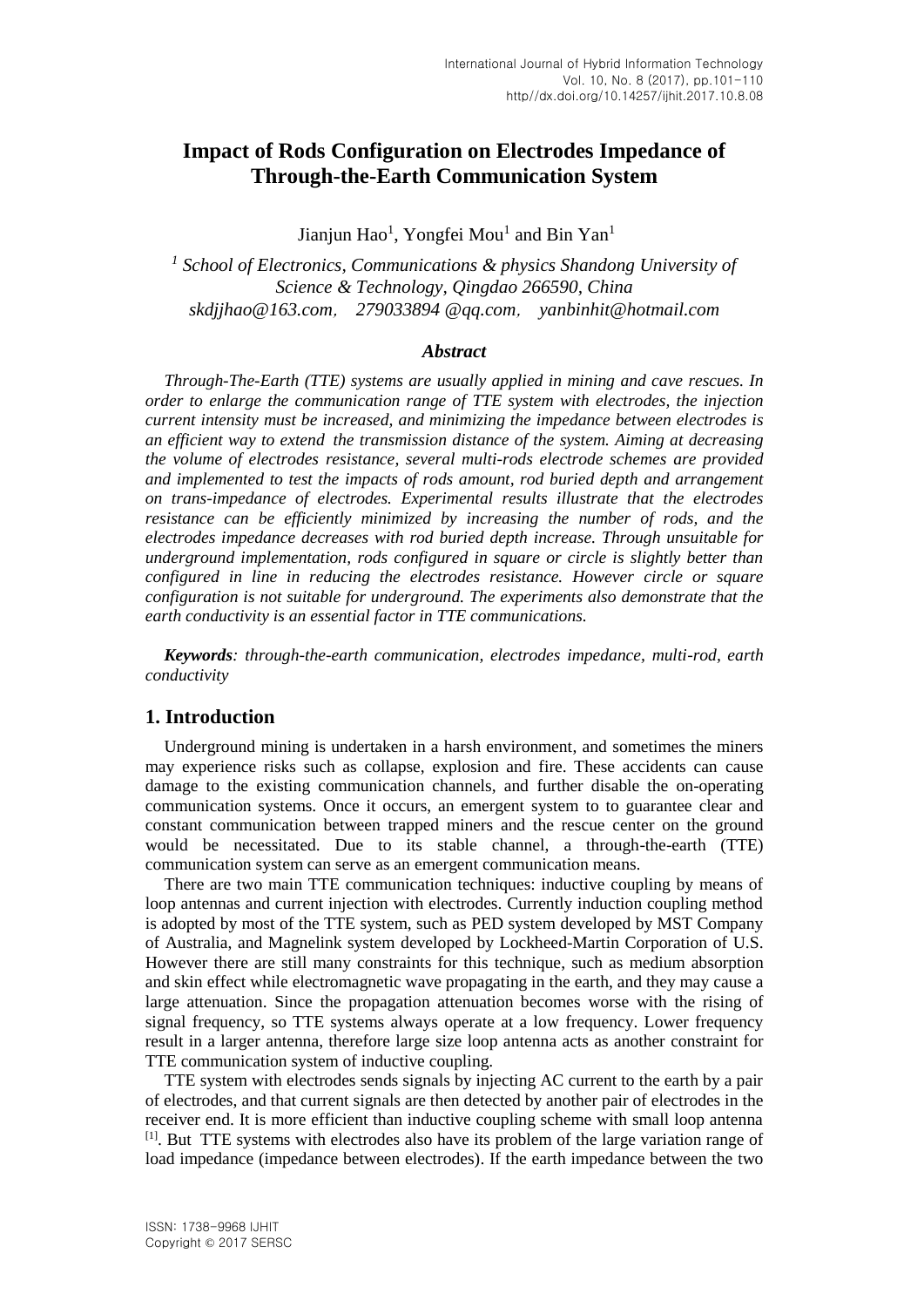electrodes is more than 100 $\Omega$ , then the output power would be restricted at a very low level, and further the communication distance will decreased tremendously. How to reduce electrodes impedance now becomes an important issue in extending the communication range of TTE system with electrodes.

## **2. Related Works**

Since the larger volume of current injected into the earth leads to the larger communication range, reducing the impedance between electrodes seems to be an option under the condition of limited power. In literature [2] an apparent earth conductivity estimates were made based on the homogeneous half-space earth model to estimate the earth conductivity. By this model, earth impedance can be computed, but the estimates model wasn't verified by experiments. In literature [3-5], Experimental studies on contact impedance measurements were conducted with different electrodes, such as steel L-bar electrode, copper braid electrode and Aluminum foil electrodes and a variety of contact conditions, also the best medium access is proved to be a copper braid with bentonite by Bataller in Ref. [6]. But in the experiments performed by Bataller et al., the electrodes span and the transmitter-receiver distance are not long enough to verify its performance in a true transmission environment. In literature [7] a predictive model for magnetic field distribution was proposed and also the impact of overburden conductivity is analyzed by L. Yan et al.

In this work, we provide a multi-rod electrode scheme, and then perform a series of experiments in a coal mine and a copper mine, on ground and underground to test the impacts of the rods number and its arrangement on [impedance](http://www.baidu.com/link?url=33aIWlImV-JjzGJ2cvogkl_eWlMOfJYfzqgpCDiHO2fqykxGFKm3E5lsFm-E3VPoY7HwZtD1xMEUScotkkZeRJINI0O-ZGT1Th0NMl1S0Zpb02aSl4tJcO04T8zSN_rv&wd=&eqid=b06d6e2200004b4400000004572976cc) between electrodes and transmitter output power.

## **3. Model of TTE Communications**

In TTE communication systems with electrodes, the transmitter injects a current into the earth by supplying a voltage between electrodes. The electrical voltage is controlled by the signal to yield an alternating current in the earth, and then this signal is captured by another pair of electrodes in the receiver end.



**Figure 1. Equivalent Circuit Model of Transmitter at ELF**

Output injection current intensity depends on the impedance and the voltage between electrodes. Figure 1 is the simplified equivalent circuit model seen by transmitter output stage. In Fig. 1,  $Z_{tr}$  is the impedance between electrodes, which consisted of  $Z_c$  and  $Z_e$ ;  $Z_e$ is the earth medium impedance,  $Z_c$  is the contact impedance between the earth and electrode, and *Z<sup>w</sup>* is the wire impedance. To improve the injection current intensity, a method is to reduce the load impedance including wire impedance and electrodes impedance. Also the current injected into the earth is determined by the transmitter output voltage *U*, intrinsic impedance  $Z_0$  in transmitter, together with wire impedance  $Z_W$  and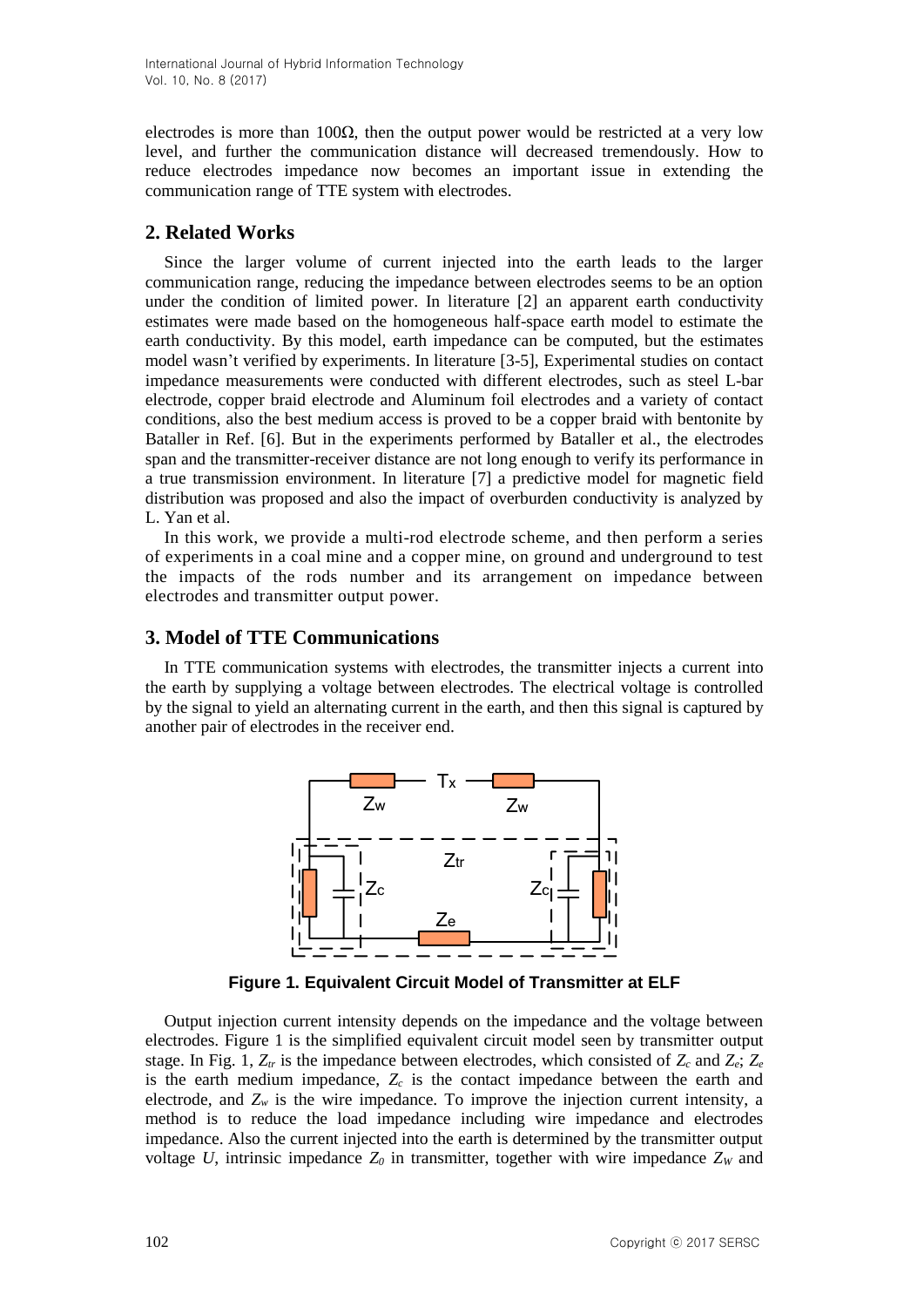electrodes impedance  $Z_t$ , i.e.,  $I = U/(Z_0 + Z_w + Z_t)$ , where *I* is the injection current intensity. The intrinsic impedance of transmitter is non-adjustable (usually less than  $20\Omega$ ), and the wire impedance is far less than electrodes impedance, so reducing the electrodes impedance *Ztr* can result in an evidently increased injection current intensity.

In order to reduce the electrodes impedance, a multi-rods (or braids) electrode scheme is provided as an efficient method to minimize the electrodes impedance since multi-rods can enlarge the contact area between rod and soil. But how the current intensity affects on communication range is discuss as following.

Let us assume that the earth is a homogenous half space, according to theory of static current field, the difference of electric potential between point P and Q in Figure 2(a) can be represented as [8]

$$
\Delta V = \phi_P - \phi_Q = \frac{I}{2\pi\sigma} \left[ \left( \frac{1}{r_{PA}} - \frac{1}{r_{PB}} \right) - \left( \frac{1}{r_{QA}} - \frac{1}{r_{QB}} \right) \right],
$$
 (1)

where  $\phi_p$ ,  $\phi_Q$  are the potential of point P and Q respectively,  $\sigma$  is conductivity of the earth, and  $r_{PA}$ ,  $r_{PB}$ , are the distances from P to rod (electrode) A and rod (electrode) B respectively, similarly  $r_{OA}$ , and  $r_{OB}$  are the distance from Q to rod A and rod B. Here we assume the two electrodes (A and B) are both single rod electrode.



**Figure 2. Schematic of Current Distribution in the Earth**

If another rod (rod A*'* or rod B*'*) is employed for each electrode with meters away from the first rod, and linked together with the first one by wire, as shown in Figure 2.(b). And the A-A*'*-B*'*-B is to be a rectangle, then the difference of potential between point P and Q will be

$$
\Delta V' = \phi'_{P} - \phi'_{Q} = \frac{1}{2\pi\sigma} \left[ \left( \frac{I_{A}}{r_{PA}} + \frac{I_{A'}}{r_{PA'}} \right) - \left( \frac{I_{B}}{r_{PB}} - \frac{I_{B'}}{r_{PB'}} \right) \right] - \left[ \left( \frac{I_{A}}{r_{QA}} + \frac{I_{A'}}{r_{QA'}} \right) - \left( \frac{I_{B}}{r_{QB}} - \frac{I_{B'}}{r_{QB'}} \right) \right],
$$
 (2)

where  $r_{XY}$  is the distance between Point *X* and rod *Y*, such as  $r_{PA}$ ,  $r_{PA}$ ,  $r_{PB}$ ,  $r_{PB}$ ,  $r_{QA}$ ,  $r_{QA}$ ,  $r_{QB}$ ,  $r_{QB}$ .  $I<sub>y</sub>$  is the current intensity injected into the earth by rod *Y*.

Generally the depth from the ground of the underground receiver *h* is far longer than *d* (the inter-electrode rods spacing, within 10 m as usual),  $h$ >>*d*, and hence  $r_A$  >>*d*, similarly,  $r_A$ ,  $r_B$ ,  $r_B$  are all far longer than d, then we can get  $r_{PA} \approx r_{PA}$ ,  $r_{PB} \approx r_{PB'}$ ,  $r_{QA} \approx r_{QA}$ , and  $r_{QB} \approx r_{QB}$ , equation (2) then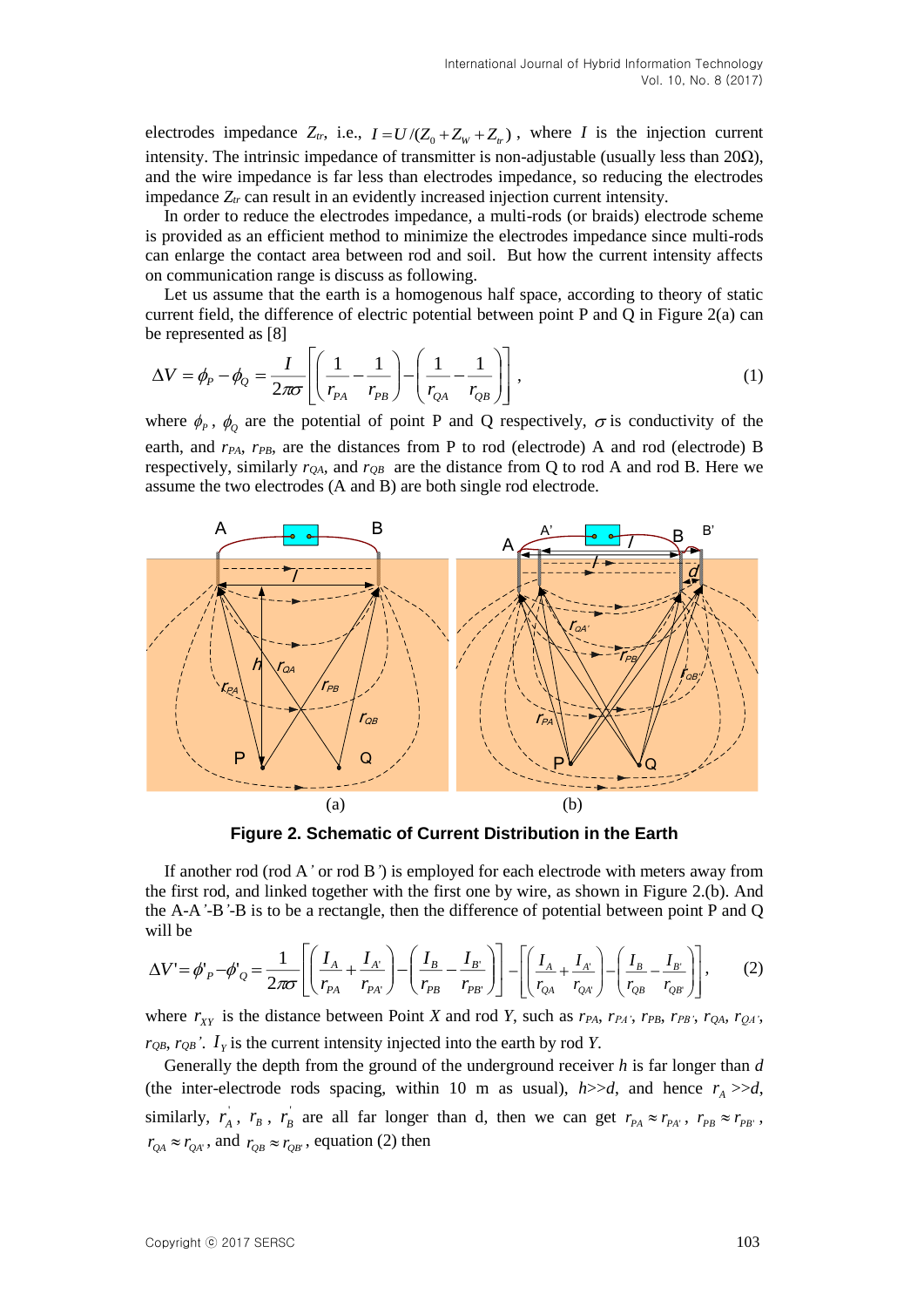International Journal of Hybrid Information Technology Vol. 10, No. 8 (2017)

$$
\Delta V' = \frac{1}{2\pi\sigma} \left[ \left( \frac{I_A + I_{A'}}{r_{PA}} - \frac{I_B + I_{B'}}{r_{PB}} \right) - \left( \frac{I_A + I_{A'}}{r_{QA}} - \frac{I_B + I_{B'}}{r_{QB}} \right) \right].
$$
 (3)

Because the volumes of current at two electrodes are equal, i.e.,  $I_{A1} + I_{A2} = I_{B1} + I_{B2}$ , hence potential difference becomes

$$
\Delta V' = \frac{I'}{2\pi\sigma} \left[ \left( \frac{1}{r_{PA}} - \frac{1}{r_{PB}} \right) - \left( \frac{1}{r_{QA}} - \frac{1}{r_{QB}} \right) \right],\tag{4}
$$

where  $I'$  is the output current driven by the transmitter. By adding another rod for each electrode, the impedance between electrodes will be reduced, thus the injection current intensity increased, namely,  $I > I$ , hence it offers an improved potential difference between P and Q, i.e.,  $\Delta V > \Delta V$ . It indicates that with the potential difference improved, a receiver can detected the signal at a deeper spot with a same electrodes span. Therefore the communication range is enlarged.

If the *I*' is an AC current, i.e.,  $I' = I_m \cos(\omega t + \theta)$ , where  $I_m$  is the amplitude of AC current. Owing to attenuation caused by skin effect, equation (4) should be multiplied by a attenuation factor  $\left(1 + \gamma h + \gamma^2 h^2\right)e^{-\gamma h}$ , then voltage amplitude between electrodes of receiver is given as

$$
\Delta V_m = \frac{I_m}{2\pi\sigma} \left[ \left( \frac{1}{r_{Pa}} - \frac{1}{r_{PB}} \right) - \left( \frac{1}{r_{QA}} - \frac{1}{r_{QB}} \right) \right] (1 + \gamma h + \gamma^2 h^2) e^{-\gamma h}.
$$
\n(5)

(5)

Where  $\gamma$  is the propagation constant given in [9], it is approximated by  $\gamma \approx j \omega \mu \sigma$ ,  $\omega$  is the angle frequency of signal,  $\mu$  is the magnetic permeability of the earth. Suppose that  $r_{PA} = r_{QB}$ ,  $r_{PB} = r_{QA}$ , then we have  $r_{PA} = \sqrt{h^2 + [(l - l_{PQ})/2]^2}$  and  $r_{PB} = \sqrt{h^2 + [(l + l_{PQ})/2]^2}$ , where  $l_{PO}$  is the distance between P and Q. Therefore the factors affect on communication depth can be summarized are as follows aspects:

- (a) Current injected into the earth;
- (b) Conductivity of earth medium;
- (c) Electrodes span (both underground and on ground);
- (d) Signal frequency.

According equation (5), a higher injection current intensity can result in a higher electrodes voltage in receiver, thus it can extend the communication depth. Multi-rods electrode scheme is a feasible and efficient way to minimize electrodes impedance and increase the current injected into the earth, but the impedance between multi-rod electrodes is also influenced by the number of rods, rods arrangement, rod buried depth (vertical depth), rod shape and materials. In this work, we mainly focus on rods number and rods arrangement, and their impacts on electrode impedance.

At very low frequency (ELF/ULF), the capacitive effect can be neglected, and the value of electrodes impedance is nearly equal to its real part: resistance. In our experiments, the frequency is at 22Hz, so the measured impedance value is considered as resistance.

#### **4. Experiments and Results**

The transmitting unit of TTE communication system with electrodes we established is shown in Figure 3. Processed by modulator (including coder and QPSK modulator), amplifier, and matched circuit, the data is then converted into a modulated sinusoidal current signal and injected into the earth through the electrodes.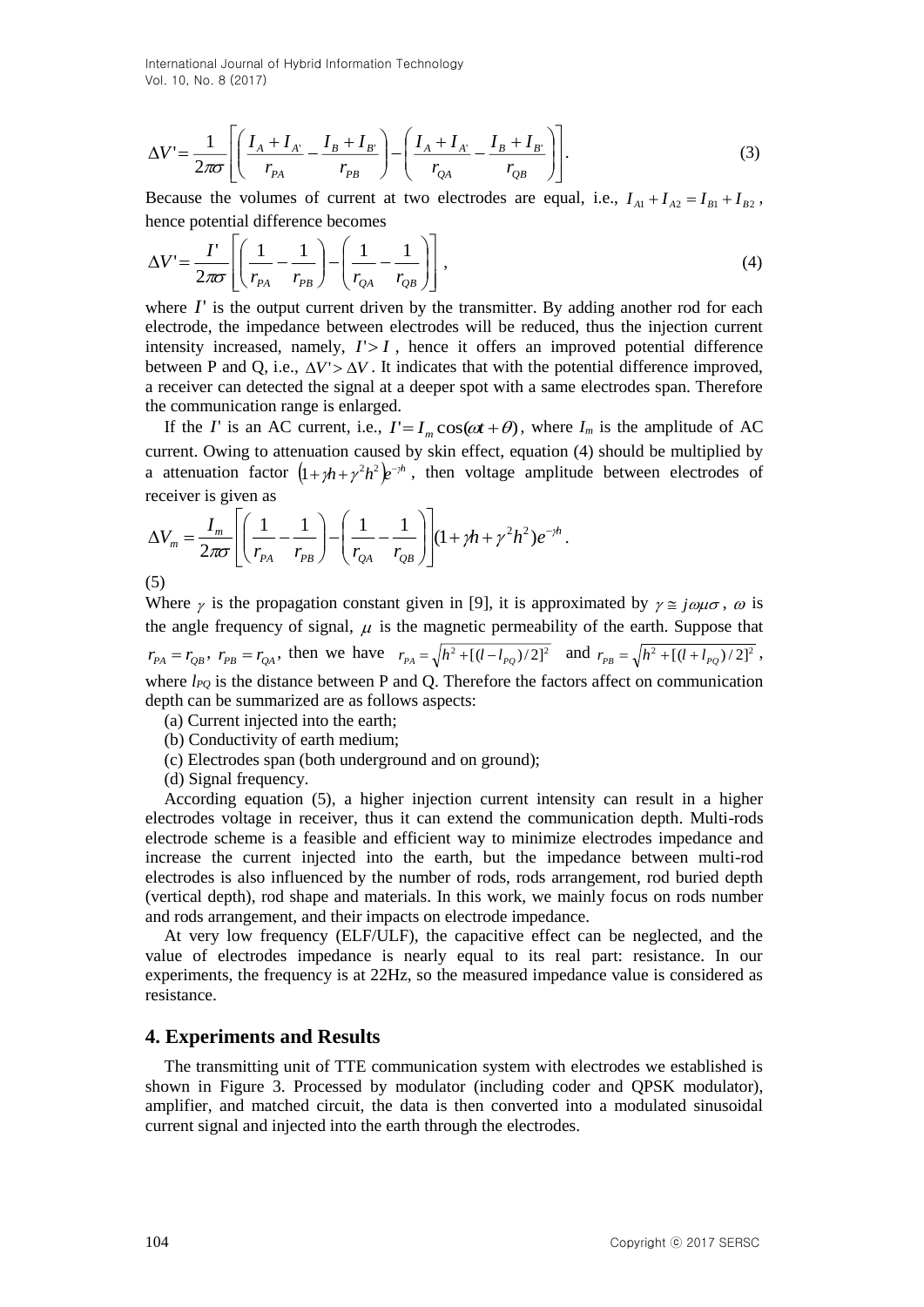Two transceiver devices with different output power were developed for experiments, a surface transceiver with high power for on-ground test, and the underground device with low power for undermine experiment due to its safety demand. The underground transmitter device can be used on surface, as well as surface device can work in undermine if permitted. In coal mine well, the output power is strictly limited for safety requirements, therefore the output power of underground transceiver device is restricted within 5 W. Both of surface device and underground device can transmit and receive signals in half-duplex mode.



**Figure 3. Schematic of Transmitter of TTE System with Electrodes**

While signal transmitting, the output electrical voltage and current were measured by sampling the voltage and the current from the wires linked to electrodes, and then the sampled data was sent to a computer to process and calculate the output power.

The buried depth of rod can also affect the volume of electrodes resistance. Experimental results show that longer buried depth leads to lower electrodes resistance. The value of electrodes resistance with rod buried depth of 2m is significantly less than that of 1m depth or 1.2m depth. The measured resistance values by our experiments we performed are shown in Figure 4. Measured data are obtained with electrode of 8-rods and 12 rods respectively. It illustrates the electrodes resistance decreases with buried depth increase.



**Figure 4. Measured Resistance Changing with Rod Buried Depth**

Due to the difficulty for long rods in deploying, the steel rods we used in our experiments are 2m in length, and 20mm in diameter.

With aim to test the effects of rods number and rods arrangement on electrodes resistance, several experiments was performed on ground and in mine well. The first test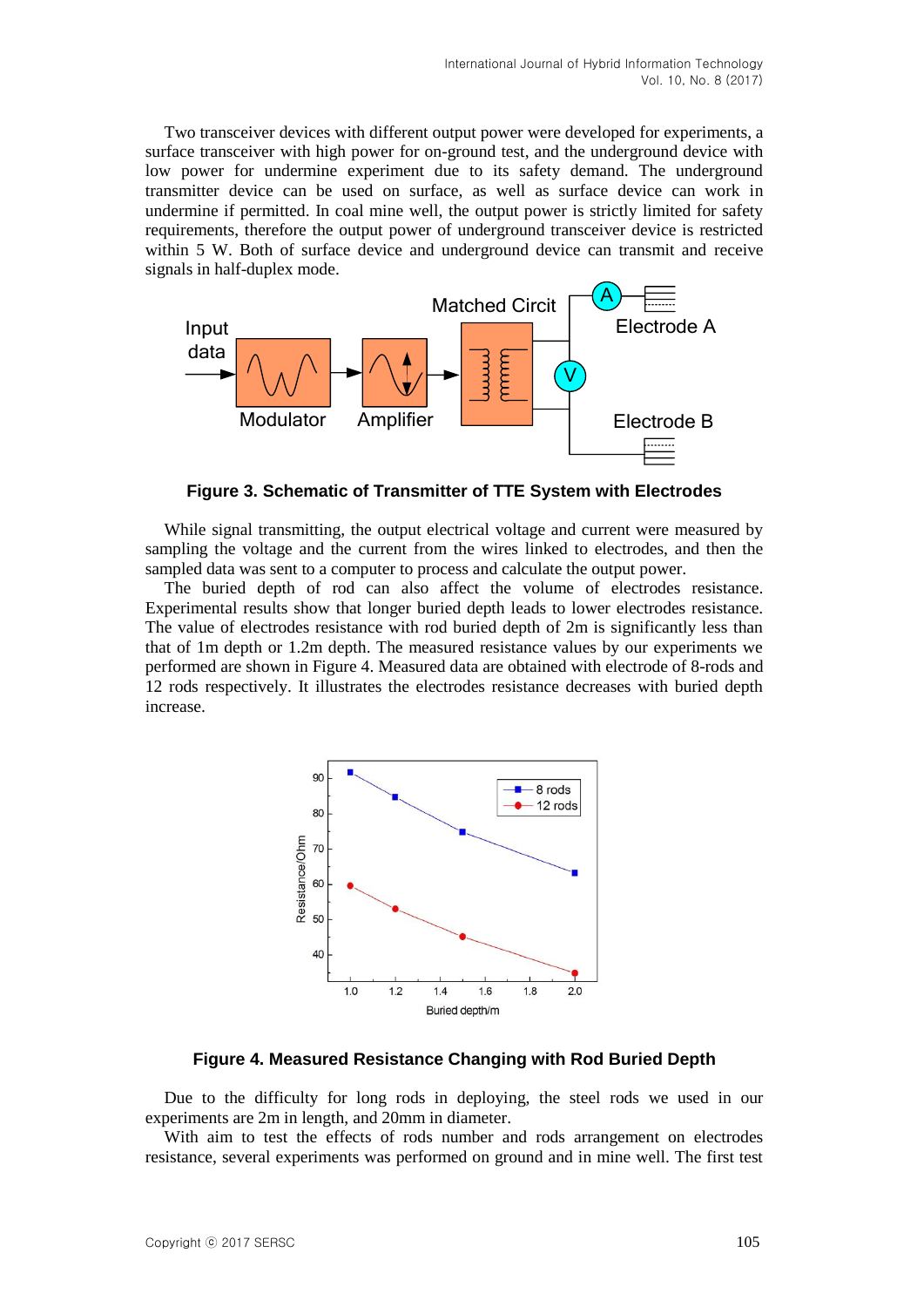spot is a coal mine area located in Qinyuan, Shanxi Province of China. Test spot's ground is of the classical loess plateau geomorphy, with surface medium of loess soil, and the underground medium in coal mine -- the roof over coal bed is mud stone with high humidity.

Three rods arrangement schemes were designed for on-ground test, as shown in Figure 5. In scheme 1, the rods in each group were arranged into a square with diagonal length of 6m, while in scheme 2 the rods were in a circle, with diameter of 6m. In scheme 3, the rods of each electrode were deployed in a line, and it is the most possible arrangement in underground mine due to its narrowness. The distance between electrodes (electrodes span) is 60m for all the three schemes.

Line arrangement is the unique scheme for underground test. Three rod groups (electrode A, B, C) were settled in different places of a roadway in mine well, with each rods group consisting of 11 rods deployed in a line with interval of 1.8 m. The distance between group A and group B is 60m, while rod group C locates between group A and B with 40m away from A.



**Figure 5. Schematic of Rods Arrangement Schemes**



**Figure 6. Test Spot Map and Steel Rods**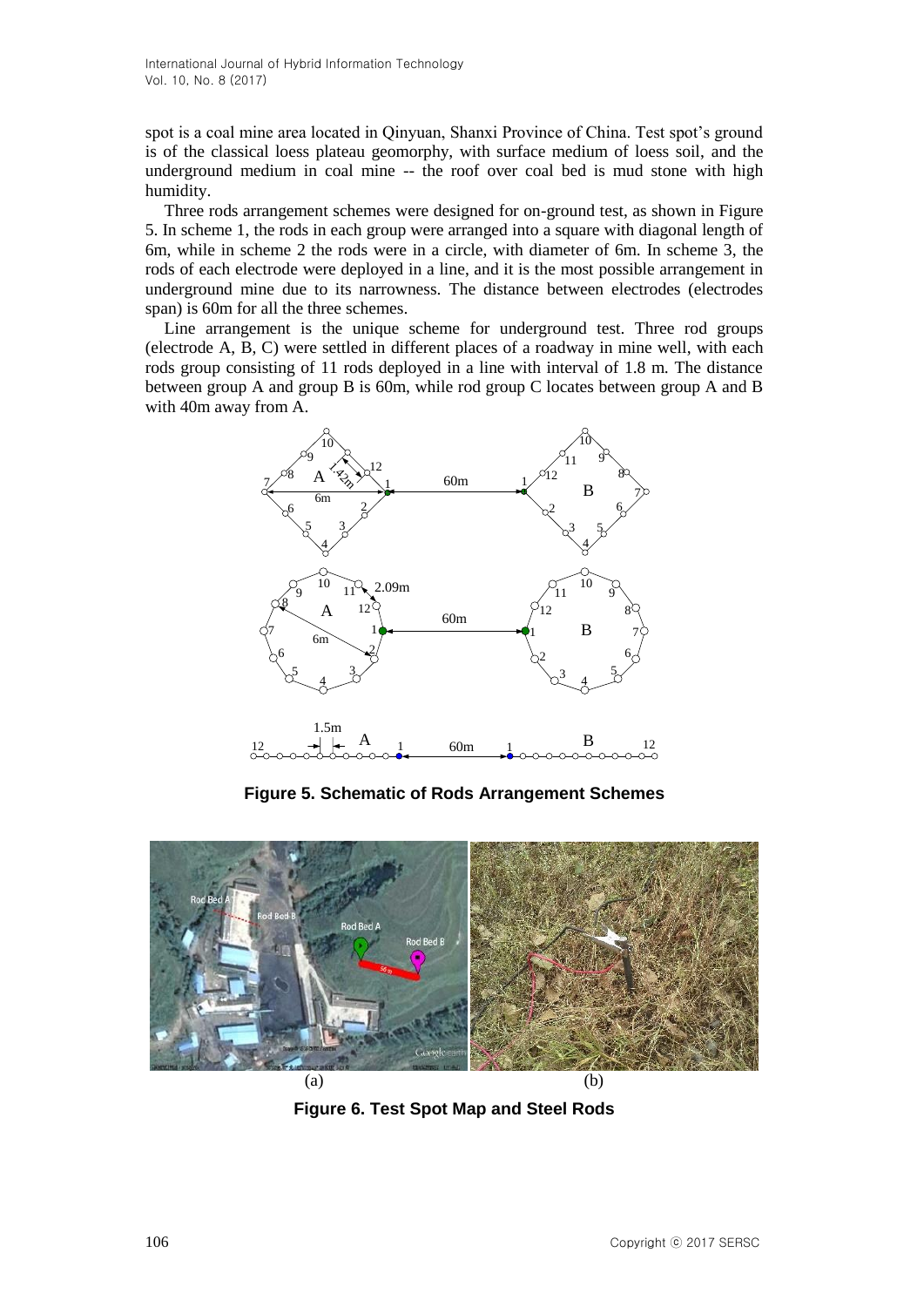As Fig. 6 (a) shows, the test spot is on a flat hill top (the right rod beds, the left is the underground spot). In each rod bed, 20 steel rods with 20mm in diameter and 2m-long were deployed into the earth to construct a 12-rod square rod group and a 12-rod circle rod group. The actual span between rod group A and group B is 56m by measure. The line-arranged rod beds are in the lower adjacent terrace, with 55m electrodes span by measure and parallel electrodes direction. Fig. 6 (b) shows the steel rod we used in our experiment.

Figure 7(a) is the on-ground experimental results. It illuminates that with the rods number increasing, the measured resistance values of three schemes decrease in coincidence. The measured electrodes resistance value of lined arrangement scheme is higher than that of both circled arrangement and squared arrangement with small size. Figure 7(a) also shows that with the rods number rising on, the slop of curve becomes flat and the resistance value is even nearly constant while rods number more than 10, which means the electrodes resistance is minimized.

Underground test was performed in the main roadway tunnel at level -149 in DiBao Qinyuan coal mine well. Since there is no sufficient room for deploy square-arranged or circle-arranged rods in underground roadway, the rods were arranged in a line.

Fig. 7(b) shows the underground experimental results. We can see that with the rods number increase, the resistance values measured in 40m-span lined arrangement scheme and 60m-span lined arrangement scheme are decreased in same trend. With a certain rods number, the measured resistance of 60m electrodes span is larger than that of 40m span.



**Figure 7. Comparison of Electrode Resistance Measured in Coal Mine**

The test results of the signal receiving on the ground are given in Table 1. Because the data was spread by PN sequence in transmitter, the power level of received signal is lower than background noise and can not be measured correctly.

| Rod            | Signal received? |                |
|----------------|------------------|----------------|
| number         | $Span=40m$       | Span=60m       |
| $\overline{4}$ | No               | No             |
| 5              | No               | No             |
| $\overline{6}$ | N <sub>o</sub>   | N <sub>o</sub> |
| 7              | N <sub>o</sub>   | N <sub>o</sub> |
| 8              | N <sub>o</sub>   | Sometimes      |
| $\overline{Q}$ | Sometimes        | Yes            |
| <sup>10</sup>  | yes              | Yes            |
|                | Yes              | Yes            |

| Table 1. Data Received or Not with Different Rods Number |
|----------------------------------------------------------|
|----------------------------------------------------------|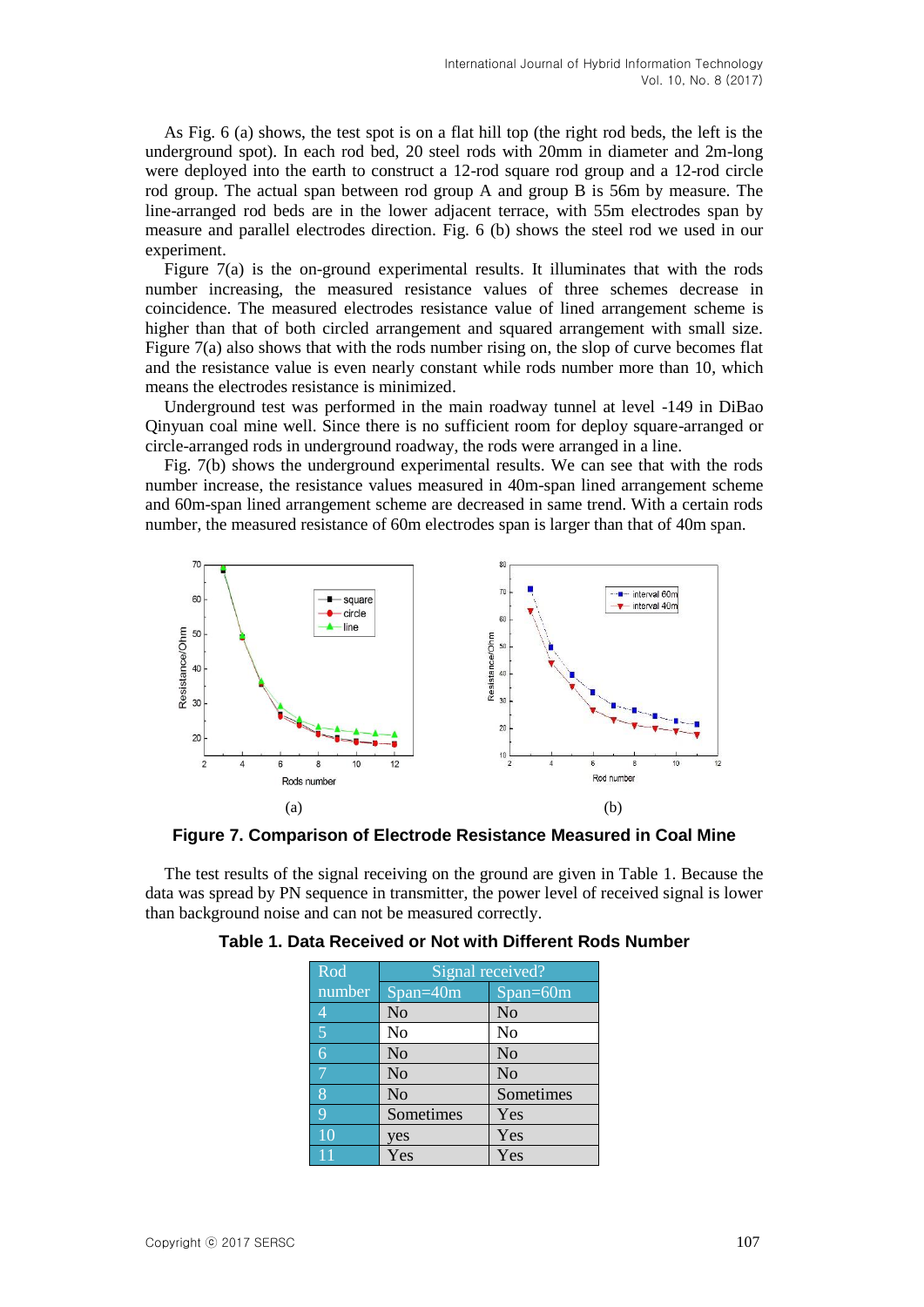Table I shows that the signal can be correctly received with transmitter electrodes span of 60m and rods number of 8, whereas it is received sometimes with same rods number but electrodes span of 40m. And actually the injection current intensity with 40m electrodes span is higher than that with 60m span as Fig. 7(b) indicates. That means a larger injection current intensity does not result in a longer communication distance if the electrodes span is reduced.

Figure 8.(a) shows the experimental results of underground and on-ground with same rod arrangement and electrodes span. We can see that the resistance values measured both underground and on the ground decrease with the rods number increase. And with same rods amount, the measured resistance value underground is a bit higher than that of on ground, the reason is the conductivity of underground mud rock is less than that of surface loess soil.

The electrodes resistance measured in copper mine roadway and on the ground are given in Figure 8 (b). The on-ground and underground test spots are in Hujiayu copper mine zone, Mount Zhongtiaoshan, Shanxi. The on-ground test spot is covered by semihumid drab soil, and the underground test spot -- roadway tunnel of underground mine is surrounded by humid granite porphyry. While the rods amount is less than 8, the injection current to the earth in underground mine well is too weak and beyond range scope of our detection system. Even the rods number is up to 8, 9, 10, 11, electrode resistance values measured in underground test spot are significantly higher than measured on the ground test spot, and only rods number is up to 11, the signal sent by the high power transmitter (surface device) in underground roadway tunnel can be captured by the receiver on ground. The reason is that the conductivity of soil is far greater than that of quartz porphyry rock in mine roadway.



**Figure 8. Comparison of Electrode Resistance Measured in Copper Mine**

## **5. Conclusion**

In spite of the sensitivity of receiver, the penetrating depth of TTE system is determined by the earth medium conductivities, the electrical current flows into the earth, electrodes span, and electrode contact resistance. A shorter electrodes span can lead to a larger transmitting power, but does not result in a longer penetrating depth.

In this paper, the experiments to achieve characteristics of electrodes resistances changing the rods number and rods arrangement have been performed at two different test sites. Although the measurements were made at different locations, results are in a consistent manner. The results show that the multiple-rods scheme can significantly reduce the electrodes resistance. And it also demonstrates that rods arranged in square or in circle are performing well than those in line in reducing resistance between electrodes.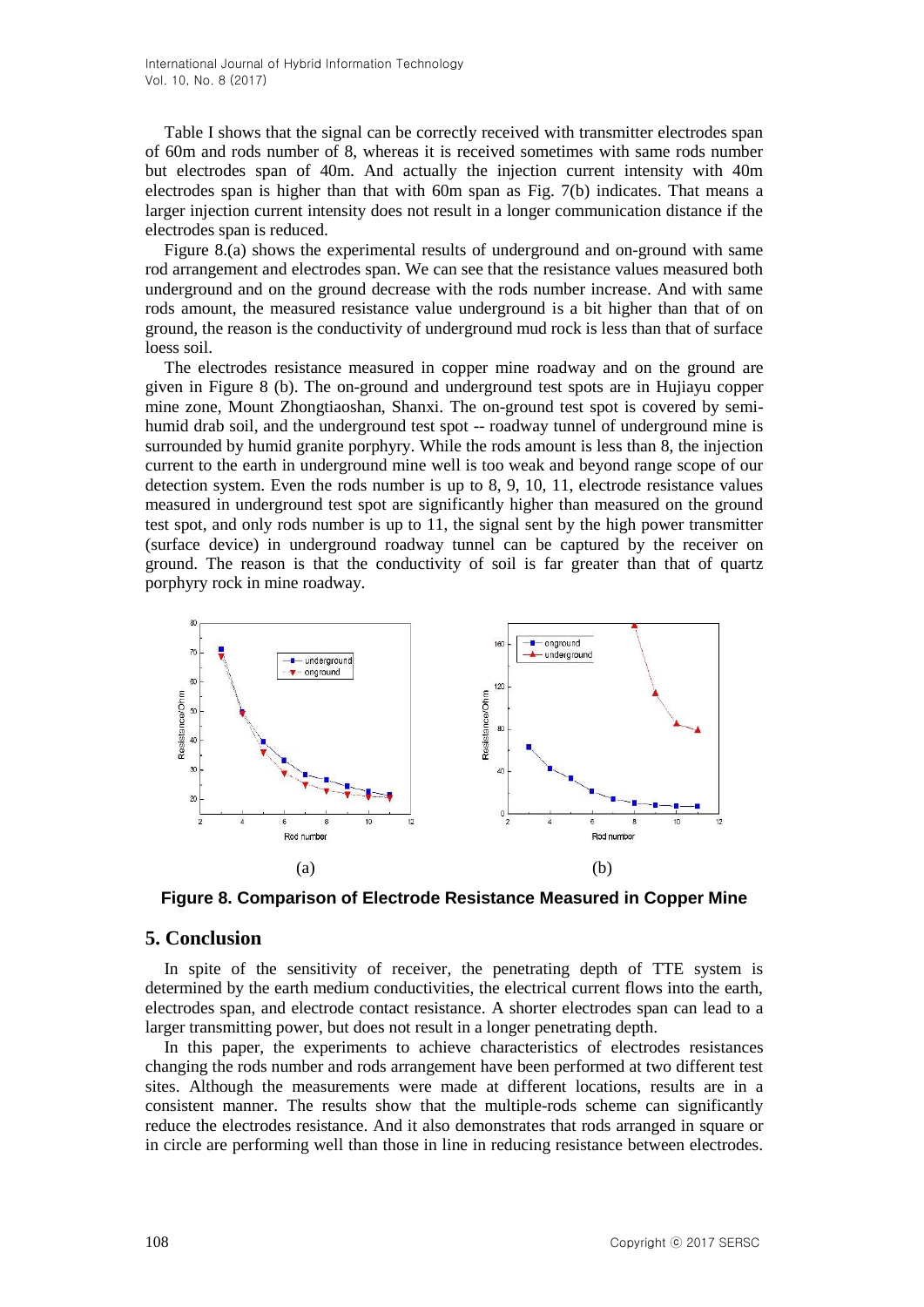Experimental results also show the electrodes resistance is depending on depth of the rods buried, electrodes span, and the earth conductivity, which is more important in affecting transmitting power.

In short, for low frequency TTE communication system, multi-rod electrode scheme is an efficient way to evaluate its performance. Increasing number of rods and buried depth can minimize the electrodes impedance, whereas changing rod arrangement slightly affect the electrodes impedance.

### **Acknowledgment**

This work is support by the project of Natural Science Foundation of China under Grant No. 61471224 and project of Natural Science Foundation of Shandong Province under Grant No. ZR2014JL044. Also the authors would like to thank for Jinfeng Qiao and Zhuorui Shen, from Shanxi Dibao Tech Co. Ltd, for their valuable works in the experiments.

## **References**

- [1] D. Gibson, "Channel Characterization and System Design for Sub-surface Communications", PhD Dissertation, University of Leeds, **(2003)**; Leeds, U.K.
- [2] J. Durkin, "Earth Conductivity Estimates From Through-the-Earth Electromagnetic Transmission Tests", IEEE Transactions on Geoscience and Remote sensing, vol. 29, no. 2, **(1991)**, pp. 300-307.
- [3] B. V. Munoz and A. Molina, "Earth impedance model for through-the-earth communication applications with electrodes", Radio Science, vol. 45, RS6015, **(2010)**, pp. 807-812.
- [4] V. Bataller, A. Munoz and N. Ayuso, "Channel Estimation in Through-The-Earth Communications with electrodes", Piers Online, vol. 7, no. 5, **(2011)**, pp. 486-490.
- [5] V. Bataller A. Munoz and P. M. Gaudo, "Electrode Impedance Measurement in through-the-earth Communication Applications", IET Microwaves, Antennas & Propagation, vol. 6, no. 7, **(2012)**, pp: 807–812.
- [6] B. V. Munoz, A. Molina, P. Mediano, A. Mediano, J. A. Cuchíand J. L. Villarroel, "Improving medium access in TTE VLF-LF communications", Journal of Communications, vol. 4, no. 4, **(2009)**, pp. 284– 294.
- [7] L. Yan, J. A. Waynert and C. Sunderman, "Measurements and Modeling of through-the-earth Communications for Coal Mines," IEEE Trans. Ind. Appl., vol. 49, no. 5, **(2013)**, pp. 1979–1983.
- [8] J. R. Wait, "Electromagnetic Surface Impedance for a Layered Earth for General Excitation", Radio Science, vol. 15, no. 1, **(1980)**, pp. 129-134.

## **Authors**



**Jian Jun Hao** is currently an associate professor of Shandong University of Science & Technology, China. He received his M.S. and Ph.D. degree from China University of Ming and Technology (Beijing), Beijing, in 2004 and 2007, in information and communication engineering. His research interests include through-the-earth communication, signal processing and Wireless networks.



**Yong Fei Mu** was born in Shandong, China, in 1992. She received the B.S. degree from Qingdao University of Science and Technology (QUST), Qingdao, in 2014. She is currently studying for her M.S. degree in Signal and Information Processing in Shandong University of Science and Technology, Qingdao. Her research interests include communication network and information security.